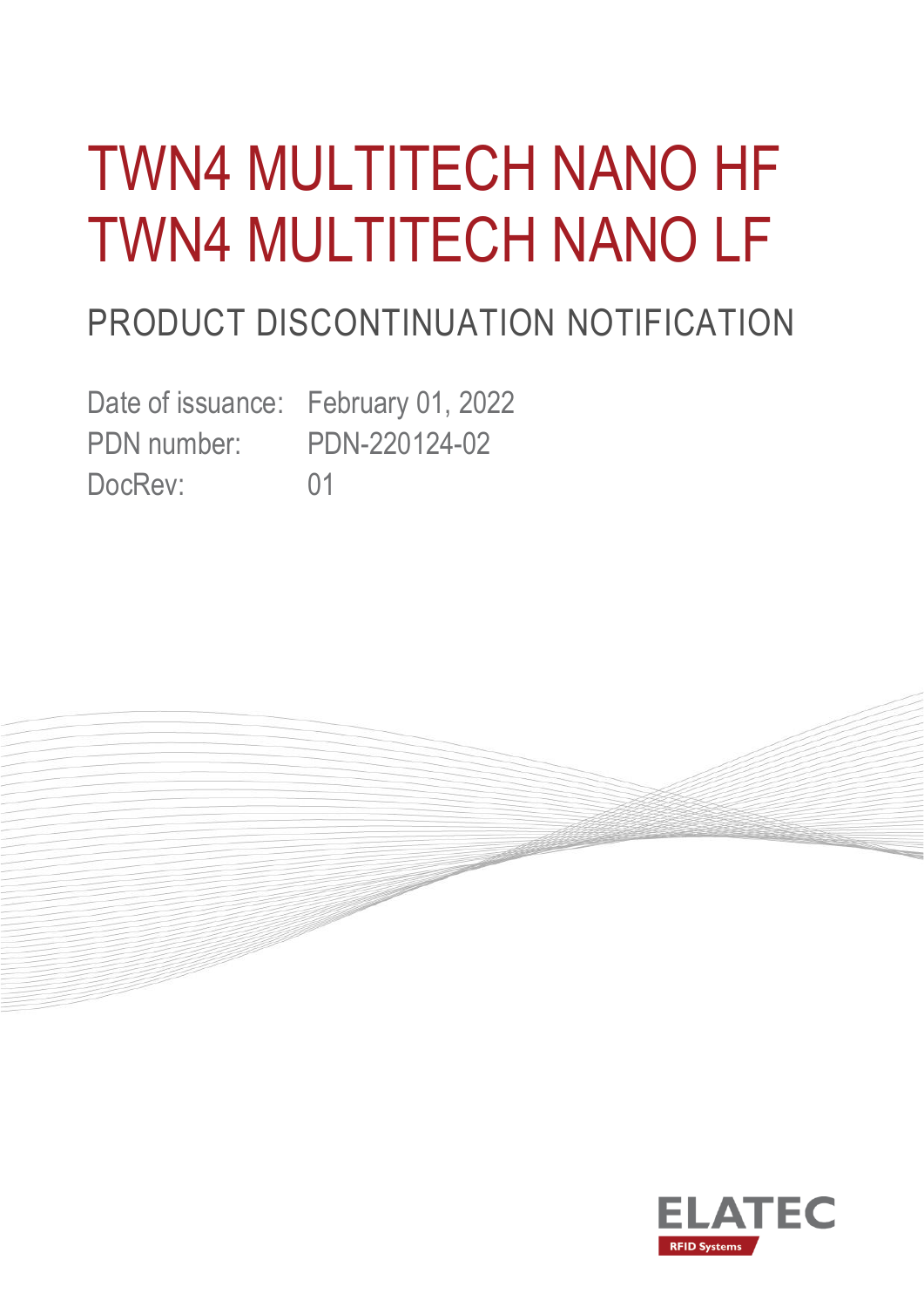### TABLE OF CONTENTS

| $\mathbf{1}$   |    |           |  |
|----------------|----|-----------|--|
|                |    |           |  |
|                | 12 |           |  |
| $2^{\circ}$    |    |           |  |
| 3              |    |           |  |
| $\overline{4}$ |    | TIMFI INF |  |
| 5              |    |           |  |

### <span id="page-1-0"></span>1 INTRODUCTION

### <span id="page-1-1"></span>1.1 DISCONTINUATION INFORMATION

This discontinuation notice informs, that ELATEC is discontinuing the manufacture of a number of products. All affected products and associated part numbers are listed in this document.

This notification is intended to inform our customers and partners, so they have the opportunity to respond and modify their product portfolio accordingly. Should you have any further questions regarding this product discontinuation, we stand ready to assist you at any stage, in order to minimize the impact of this product discontinuation on your business.

### <span id="page-1-2"></span>1.2 REVISION HISTORY

| <b>VERSION</b>     | NOITIN<br>. DESCRIPT'<br>N(i) | ΊΟΝ         |
|--------------------|-------------------------------|-------------|
| $\mathsf{n}$<br>∪∣ | a m<br>edition                | /2022<br>ገ1 |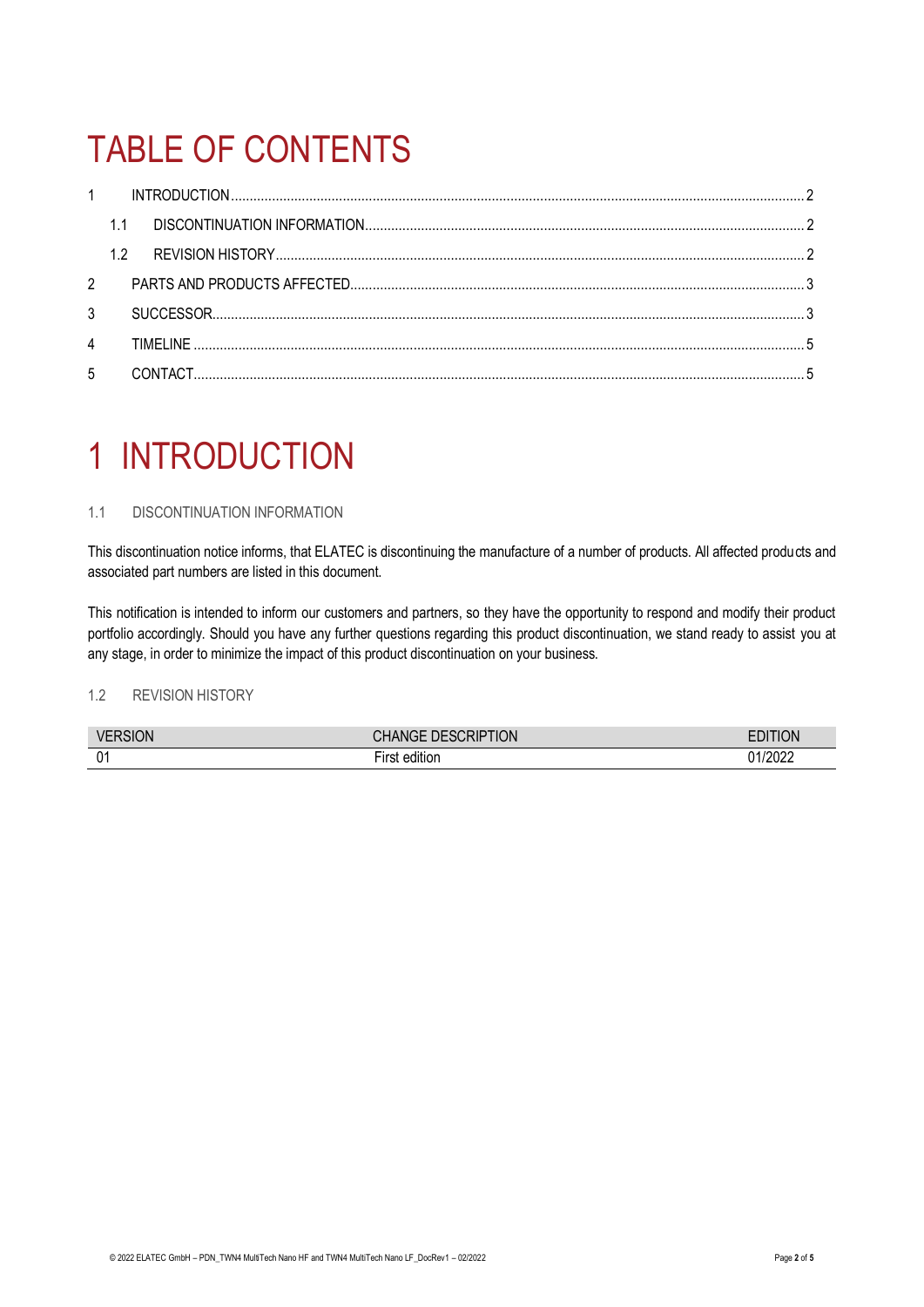# <span id="page-2-0"></span>2 PARTS AND PRODUCTS AFFECTED

The PDN comprises the entire family of TWN4 MultiTech Nano LF and TWN4 MultiTech Nano HF products. All product variants and derivates are affected, including customer-specific derivates. The common product names are TWN4 MultiTech Nano HF and TWN4 MultiTech Nano F with optional amendments to those names.

| <b>PART NUMBER</b> | <b>PRODUCT</b>                         | <b>FIRMWARE</b>           |
|--------------------|----------------------------------------|---------------------------|
| T4NM-FDA0          | <b>TWN4 MultiTech Nano Module HF</b>   | B/B1.09/NCE3.10/PRS1.04   |
| T4NM-FDA0-T20      | <b>TWN4 MultiTech Nano Module HF</b>   | B/B1.09/NCE3.10/PRS1.04   |
| T4NM-FDA0-I        | TWN4 MultiTech-I Nano Module HF        | B/B1.09/NCE3.10/PRS1.04/L |
| T4NM-FDA0-IT20     | TWN4 MultiTech-I Nano Module HF        | B/B1.09/NCE3.10/PRS1.04/I |
| T4NM-FDA0-BT20     | TWN4 MultiTech Nano Module HF B-Option | B/B1.09/NCE3.12/PRS1.04/B |
| T4NM-FDB0          | <b>TWN4 MultiTech Nano Module LF</b>   | B/B1.09/NCL3.10/PRS1.04   |
| T4NM-FDB0-P        | <b>TWN4 MultiTech-P Nano Module LF</b> | B/B1.09/NCL3.10/PRS1.04/P |
| T4NM-FDB0-T20      | <b>TWN4 MultiTech Nano Module LF</b>   | B/B1.09/NCL3.10/PRS1.04   |
| T4NM-FDB0-PT20     | TWN4 MultiTech-P Nano Module LF Tray   | B/B1.09/NCL3.10/PRS1.04/P |

### <span id="page-2-1"></span>3 SUCCESSOR

Compared to TWN4 MultiTech Nano LF and TWN4 MultiTech Nano HF, the successor TWN4 MultiTech Nano M supports not only single frequencies but all common 125 kHz and 13.56 MHz RFID technologies as well as NFC in a still compact form factor.

The TWN4 MultiTech Nano M offers the same advantages as the TWN4 MultiTech Nano LF and TWN4 MultiTech Nano HF series. Solder pads (C0) provided on both sides enable integration by SMT assembly, the variant with a pin header on both sides (C1) is suitable for THT assembly. The Powerful SDK can be used to develop apps that run directly on the reader. In addition, the firmware can be updated in the field. Below you will find the detailed view with the indication of the replacement product for your device:

Below you will find the detailed view with the indication of the replacement product for your device:

| <b>PRODUCT</b>                            | <b>PART NUMBER</b> | <b>FIRMWARE</b>                      | <b>SUCCESSOR</b>                                           | <b>PART NUMBER</b>         | <b>FIRMWARE</b>                       |
|-------------------------------------------|--------------------|--------------------------------------|------------------------------------------------------------|----------------------------|---------------------------------------|
| <b>TWN4 MultiTech</b><br>Nano Module HF   | T4NM-FDA0          | B/B1.09/NCE3.10/<br><b>PRS1.04</b>   | <b>TWN4 MultiTech</b><br>Nano M C <sub>0</sub>             | T4NM-FDC0                  | C/B1.50/NCF4.07/<br><b>PRS1.04</b>    |
| TWN4 MultiTech<br>Nano Module HF          | T4NM-FDA0-T20      | B/B1.09/NCE3.10/<br><b>PRS1.04</b>   | <b>TWN4 MultiTech</b><br>Nano M C0 Tray                    | T4NM-FDC0-T20              | C/B1.50/NCF4.07/<br><b>PRS1.04</b>    |
| TWN4 MultiTech-I<br>Nano Module HF        | T4NM-FDA0-I        | B/B1.09/NCE3.10/<br><b>PRS1.04/I</b> | TWN4 MultiTech-<br>PI Nano M CO                            | T4NM-FDC0-PI               | C/B1.50/NCF4.07/<br><b>PRS1.04/PI</b> |
| <b>TWN4 MultiTech-I</b><br>Nano Module HF | T4NM-FDA0-IT20     | B/B1.09/NCE3.10/<br><b>PRS1.04/I</b> | <b>TWN4 MultiTech-</b><br>PI Nano M C <sub>0</sub><br>Tray | T4NM-FDC0-<br><b>PIT20</b> | C/B1.50/NCF4.07/<br><b>PRS1.04/PI</b> |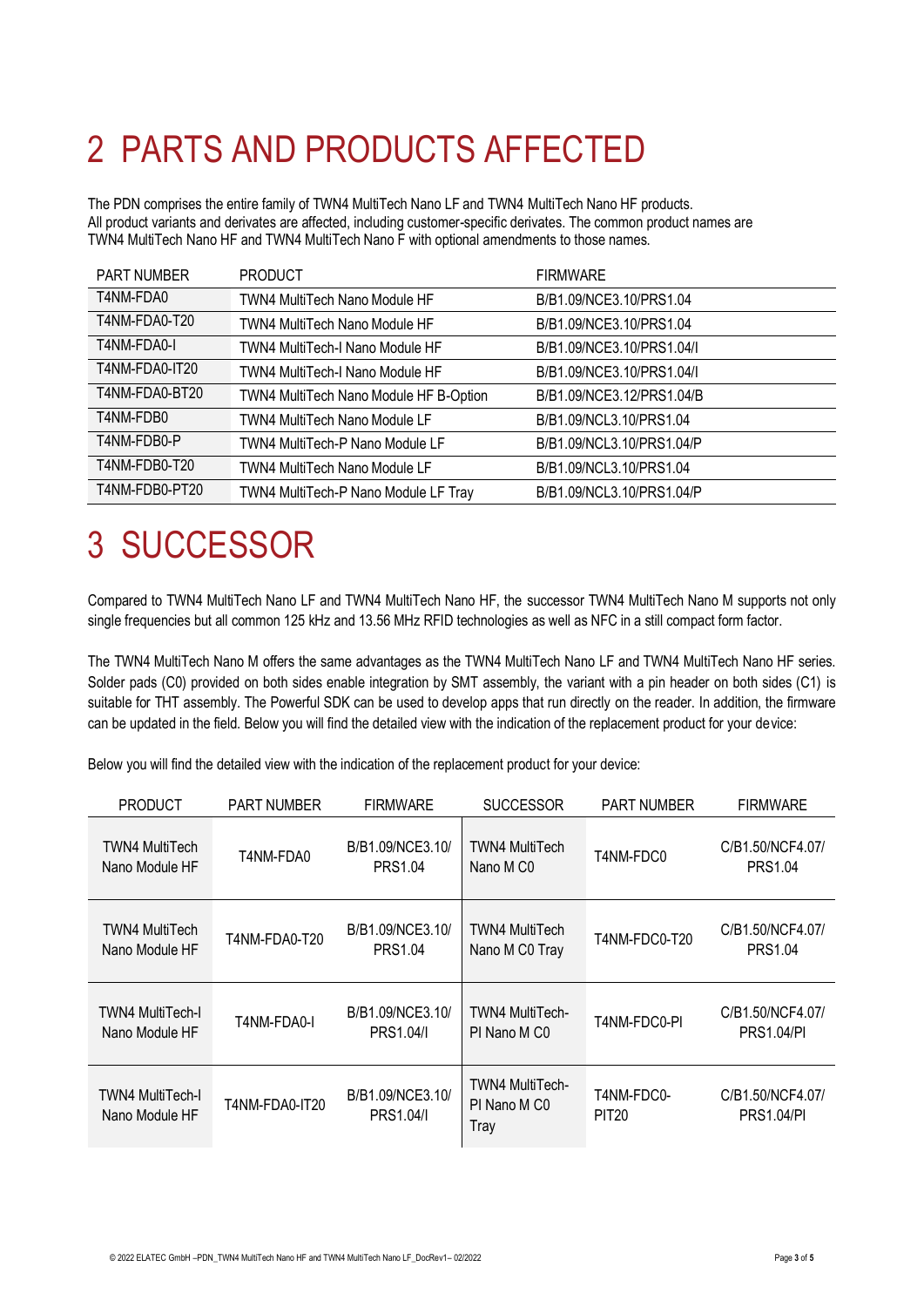| <b>PRODUCT</b>                                             | <b>PART NUMBER</b> | <b>FIRMWARE</b>                      | <b>SUCCESSOR</b>                                    | <b>PART NUMBER</b> | <b>FIRMWARE</b>                      |
|------------------------------------------------------------|--------------------|--------------------------------------|-----------------------------------------------------|--------------------|--------------------------------------|
| <b>TWN4 MultiTech</b><br>Nano Module HF<br><b>B-Option</b> | T4NM-FDA0-BT20     | B/B1.09/NCE3.12/<br><b>PRS1.04/B</b> | <b>TWN4 MultiTech</b><br>Nano M B-Option<br>C0 Tray | T4NM-FDC0-BT20     | C/B1.50/NCF4.07/<br><b>PRS1.04/B</b> |
| <b>TWN4 MultiTech</b><br>Nano Module LF                    | T4NM-FDB0          | B/B1.09/NCL3.10/<br>PRS1.04          | <b>TWN4 MultiTech</b><br>Nano M C <sub>0</sub>      | T4NM-FDC0          | C/B1.50/NCF4.07/<br><b>PRS1.04</b>   |
| <b>TWN4 MultiTech-P</b><br>Nano Module LF                  | T4NM-FDB0-P        | B/B1.09/NCL3.10/<br><b>PRS1.04/P</b> | TWN4 MultiTech-P<br>Nano M C <sub>0</sub>           | T4NM-FDC0-P        | C/B1.50/NCF4.07/<br><b>PRS1.04/P</b> |
| TWN4 MultiTech<br>Nano Module LF                           | T4NM-FDB0-T20      | B/B1.09/NCL3.10/<br><b>PRS1.04</b>   | <b>TWN4 MultiTech</b><br>Nano M C0 Tray             | T4NM-FDC0-T20      | C/B1.50/NCF4.07/<br>PRS1.04          |
| TWN4 MultiTech-P<br>Nano Module LF<br>Tray                 | T4NM-FDB0-PT20     | B/B1.09/NCL3.10/<br><b>PRS1.04/P</b> | TWN4 MultiTech-P<br>Nano M C0 Tray                  | T4NM-FDC0-PT20     | C/B1.50/NCF4.07/<br><b>PRS1.04/P</b> |

For more product information, availability and alternatives please contact your local sales team.